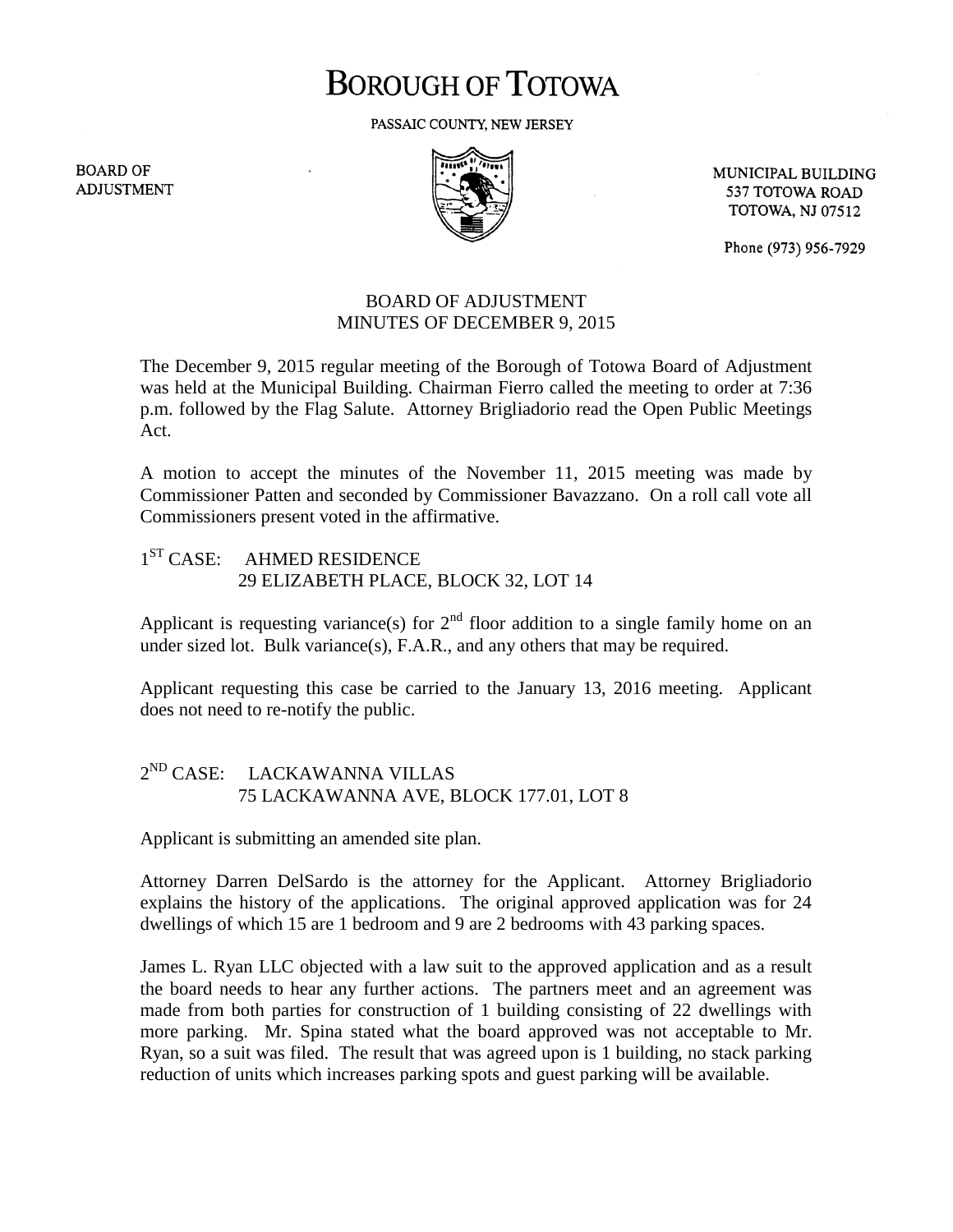The first witness is engineer Patrick McClellan, Mr. McClellan was sworn in by Attorney Brigliadorio and considered an expert in his field by the board. Mr. McClellan presents the original site plan, marked Exhibit A-1 dated November 11, 2014 sheet 3 of 8. Mr. McClellan also presents the new proposed site plan, marked Exhibit A-2 dated December 9, 2015 sheet 3 of 8. Exhibit A-3 is a letter that went with Exhibit A-2 explaining the differences and is also dated December 9, 2015. Included in the letter is Variance and Design waivers with added land use to the list, 44 parking spaced provided that was removed from plan with the original stated 48, and increased side yard which no variance needed. Exhibit A-1 shows 2 buildings with 15 one bedroom units and 9 two bedroom units with 43 parking spaces. Exhibit A-2 shows 1 building with 20 one bedroom units and 2 two bedroom units with 46 none stacking parking spaces.

Engineer McClellan reviews Engineer Murphy's letter. Variances stated are lot area, lot depth, front yard setback, rear yard setback, max floor area ratio, and max. Building height. Nordan states the front yard setback matches the prior application. Applicant is requesting relief of off street loading. The sidewalks are shorter than the property because of environmental feature of an open ditch. Exhibit A-4 is the grating utility plan dated November 16, 2015. Nordan has no objections with the modifications there is more areas to store snow removal. Engineer Murphy states the screening fence between properties is not noted on the plan.

Architect, Steven Coppa was sworn in by Attorney Brigliadorio and considered an expert in his field by the board. Mr. Coppa explains the applicant's request of 22 units which consists of 4 floors of 20 one bedroom units and street level will have the 2 two bedroom units. The building will be 46' high and built out of brick veneer.

Planner, Joseph Barbieri was sworn in by Attorney Brigliadorio and considered an expert in his field by the board. Mr. Barbieri refers to Exhibit A-5 dated December 4, 2015 which is a letter from Mr. Barbieri requesting a revised approval to construct a multifamily development of 22 units with sidewalks, 46 parking spaces, recycling, and drainage zoned in an I2 residential/industry. The property is located in the easterly section of Totowa, near westerly section on Woodland Park and Passaic River. In 2014, the Borough of Totowa issued a Master Plan re-examination and was adopted by Totowa Planning Board on February 19, 2015. In September 10, 2015 the ordinance was revised and adopted by the Totowa Borough Council. The Master Plan states there is a need for additional housing in Totowa.

Applicant is asking relief from the board for D1 use variance, D4 floor area ratio variance, D6 height variance and bulk C variances. There are two design waivers, loading space and parking stall sizes. The positive criteria for the property is the property is perfect for the proposed use, the site has always been a resident use, the master plan states the need for additional housing, and the site is accessible to mass transit. Attorney Brigliadorio requested from the planner why this property is suited for the use. Mr. Barbieri states the mass transit, good design, plenty of parking and the need for housing in the future growth of Totowa. The plan satisfies the requirements, the F.A.R. maximum is 5% and the applicant is asking for .66%. The negative criteria are the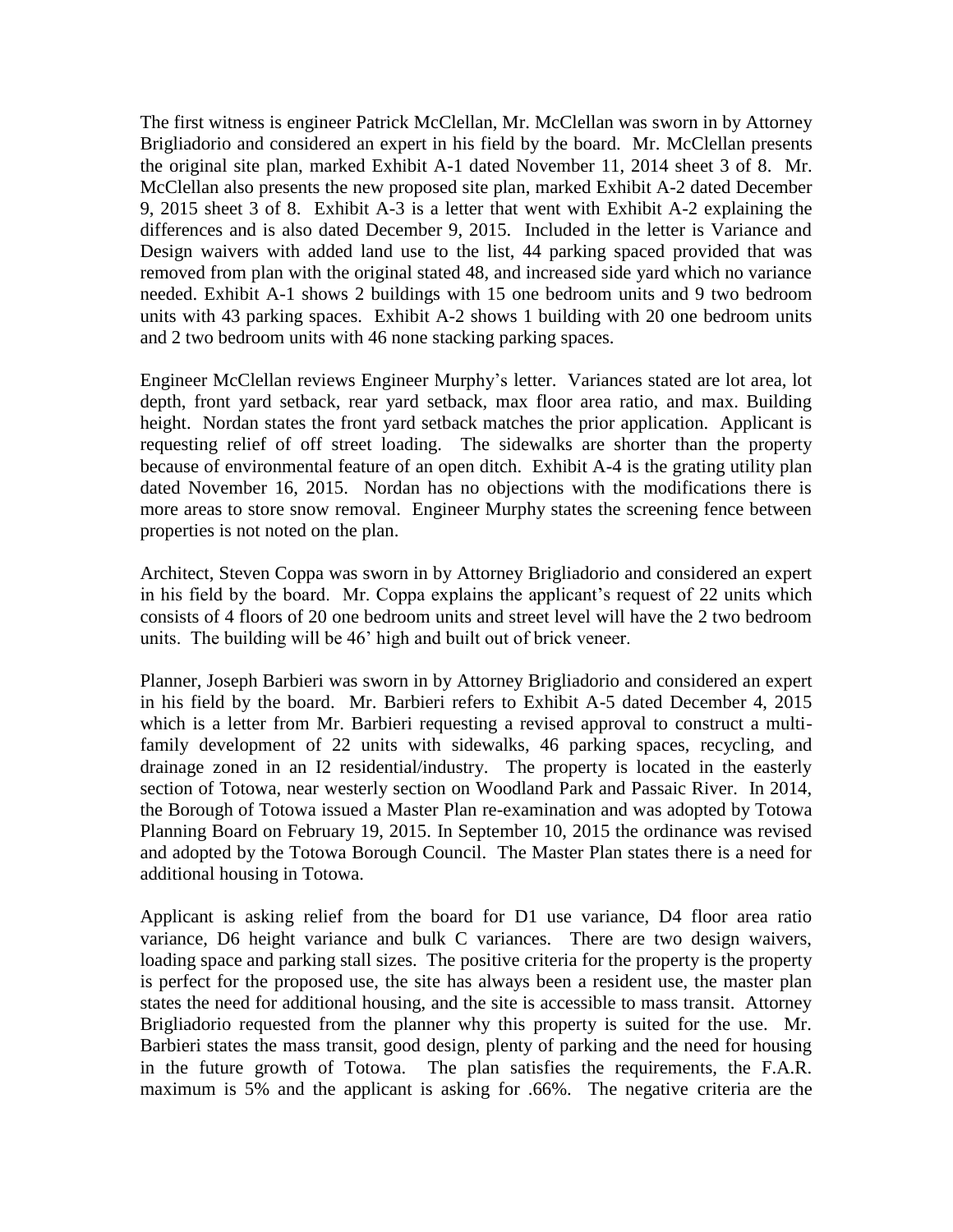variance can be granted without substantial detriment to the public and the purpose will not impair the intent and purpose of the zone plan and ordinance.

Engineer Murphy stated the side yard and rear yard do not comply with his report. Planner Barbieri responds that they are in accordance with the original plan report. If the board is accepting, the applicant will revise plans as requested.

Open to the Public: Shawn Godfrey resides at 2 Mair Ave and sworn in by Attorney Brigliadorio would like to know how long construction will take. Engineer Mcclellen states it is very difficult to put an exact amount of time for the construction, but an approximation would be 6-8 months for the site improvements.

Closed the Public Portion

Attorney Brigliadorio reviews the variances. The first variance is for a multi-family use in a D1, second is the F.A.R. use, and third is the D6 height variance and other variances listed on the table. If the board approves the application the bulk variances will need to be complied.

A motion was made by Vice Chairman Krautheim to grant the application and was seconded by Commissioner Bavazzano. Application was approved 7-0 @ 9:05 pm.

Attorney Bob Corrado stepped in for Attorney Brigliadorio

# 3<sup>RD</sup> CASE: PSE&G 7 JACKSON ROAD & 1 TAFT ROAD, BLOCK 169.02, LOT 1 & 2

Project Manager, Joseph Barlock Sr. was sworn in by Attorney Corrado. Mr. Barlock's office is as 40 Craigwood Road and resides at 4730 61<sup>st</sup> street, Woodside New York. Mr. Barlock has been with PSE&G for 1 and  $\frac{1}{2}$  years as a project manager.

Mr. Barlock explains the property as 6 acres including a warehouse, office and parking. Exhibit A-1, site plan map, shows the property is surrounded by non-residential and industrial zones. The warehouse will be demolished and the existing substation building which is located on Jackson Ave will be rebuilt on Taft. The old lot will be blue stone and connect with the new station. The station is un-staffed. Because of the severe storms in the past, this has prompted the upgrades needed for better service. In May of 2014, they received approval of the energy strong program. FEMA requires 1' above flood level, PSE&G is building 1' over that which was the highest storm level for reliability. The construction of this project will take approximately 10 month for the demo and 13 months for the electrical construction.

Commissioner Bavazzano would like to know if the upgrading will help to eliminate power outages. Mr. Barlock responds this improvement will help over 15,000 customers. Commissioner Patten asked about the expansion in the future. Mr. Barlock states the existing is 230 thousand volts and with expectations the building can expand up to 345